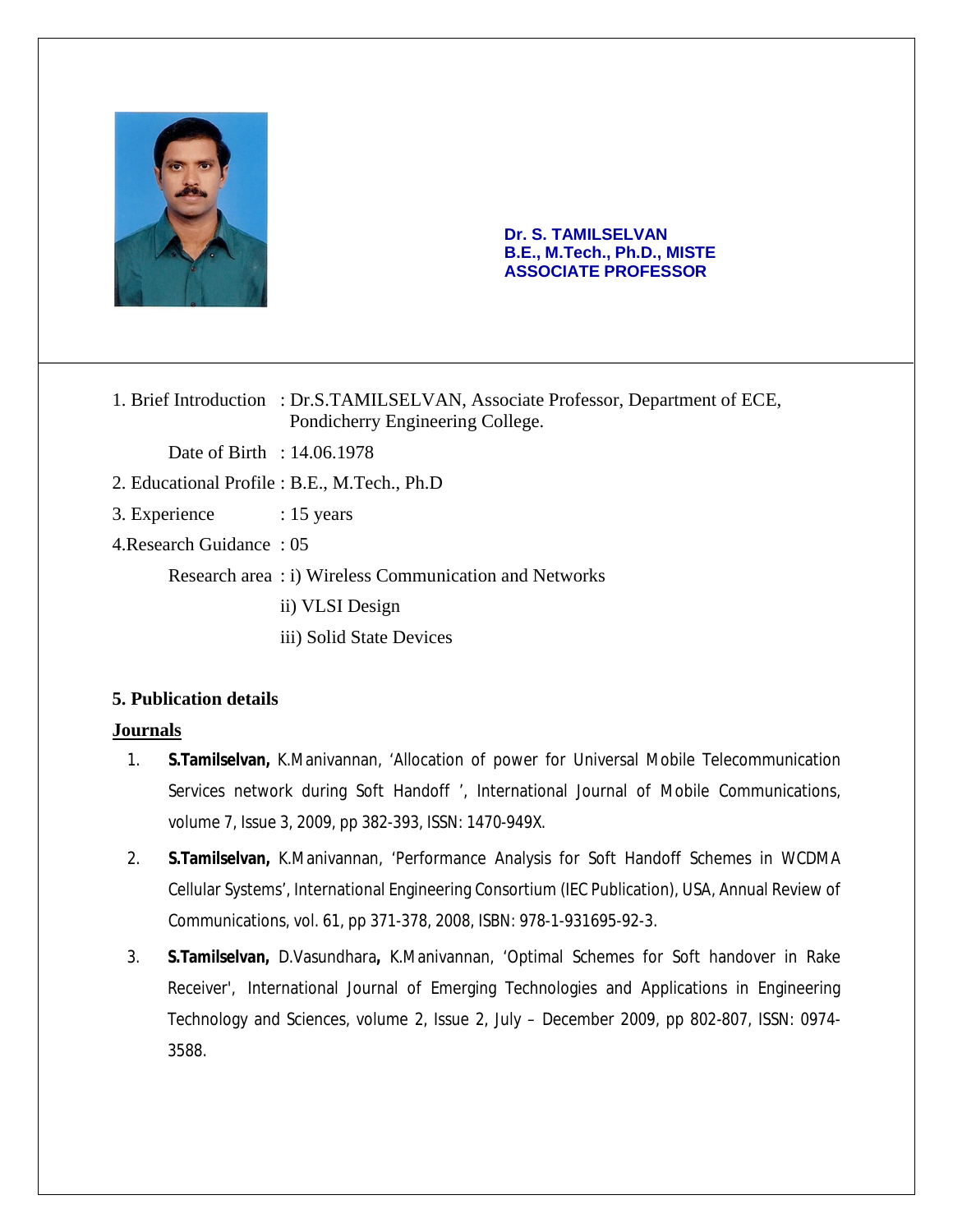- 4. **S.Tamilselvan,** K.Manivannan, 'Enhancement of Channel Efficiency for CDMA Systems using New Soft Handoff Scheme', International Journal of Wireless Communication, volume 1, Issue 2, May 2009, pp 108-115, ISSN: 0974-9756.
- 5. **S.Tamilselvan,** S.Kalaiselvan, K.Manivannan, 'Adaptive Soft Handover Algorithm For UMTS Systems', International Journal of Wireless Communication, volume 1, Issue 2, May 2009, pp 121-125, ISSN: 0974-9756.
- 6. **S.Tamilselvan,** K.Manivannan, "Optimisation of Soft Handoff Margin in WCDMA Cellular System," *Special Issue on: "Techniques and Protocols for Merging Wireless and Mobility Services*," *International Journal of Communication Networks and Distributed Systems,* vol. 4, no. 3, pp. 254-264, 2010. ISSN: 1754-3916.
- 7. **S.Tamilselvan,** K.Manivannan, "Improving Capacity and Coverage for Multirate Soft Handoffs in WCDMA Cellular Systems" *International Journal of Advanced Networking and Applications,* vol. 1, no. 3, pp. 193-197, Dec. 2009, ISSN 0975-0290.
- 8. **S.Tamilselvan,** K.Manivannan "Optimization of Soft Handover Margin in WCDMA Cellular System," *The IUP Journal of Telecommunications*, vol. II, No.2, pp.14-25, May 2010, ISSN 0975- 5551.
- 9. **S.Tamilselvan,** S.Vasanthakumar and G.Annalakshmi, "A Class of Non-Linear Signal Processing Scheme for PMEPR Reduction in MC-CDMA Systems," *International Journal of Wireless Communication*, vol. 1, no. 3, pp. 121-125, May 2010, ISSN: 0974-9756.
- 10. **S.Tamilselvan,** C.Tamizhselvan, " IEEE 802.21 Media Independent Handover Mechanism for Heterogeneous Networks" *International Journal of Wireless Communication*, Vol.4, No.4, pp. 195-199, March 2012, ISSN: 0974-9756.
- 11. **S.Tamilselvan,** "A Class of Non-Linear Signal Processing Scheme for PMEPR Reduction in MC-CDMA Systems" International Journal of Computer Applications in Engineering Technology and Sciences, Vol. 4, Issue 2, April 2012, ISSN: 0974-3596.
- 12. **S.Tamilselvan,** "A Non-Linear Scheme for PMEPR Reduction in MC-CDMA System" International Journal of Computer Science & Engineering Technology, Vol. 3, Issue 3, March 2012, ISSN: 2229- 3345.
- 13. **S.Tamilselvan,** R.Madhivanan and K.M.Rajasekaran, "Optimization of Call Admission Control in Wireless Networks" *International Journal of Wireless Communication*, Vol. 4, Issue 7, May 2012, ISSN: 0974-9756.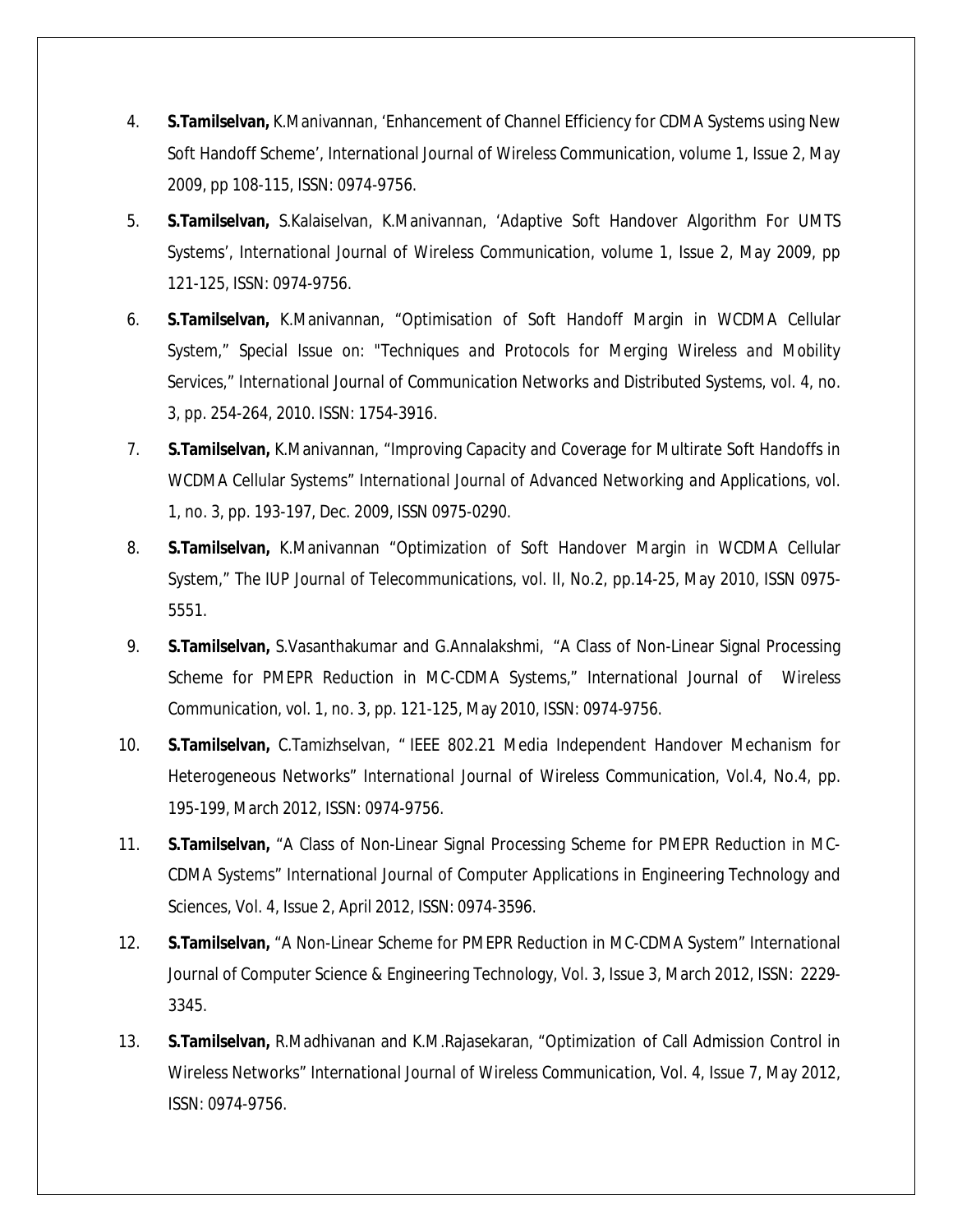- 14. **S.Tamilselvan** and K.M.Rajasekaran, "Optimal Bandwidth Allocation for ERTPS in Mobile WiMAX Networks" *International Journal of Wireless Communication*, Vol. 4, Issue 7, June 2012, ISSN: 0974-9756.
- 15. **S.Tamilselvan** and D.Prabakar, " LTE Approach for Real Time Applications in Telemedicine using FMC" *International Journal of Engineering Research & Technology*, Vol. 2, Issue 10, October 2013, ISSN: 2278-0181.
- 16. **S.Tamilselvan,** R.Gajalakshmi and D.Prabakar, "Cooperative Relay Based Resource Allocation for OFDMA Network" *International Journal of Engineering and Advanced Technology*, Volume-3, Issue-2, December 2013, ISSN: 2249-8958.
- 17. **S.Tamilselvan,** S.Savitha and D.Prabakar, "An Efficient Spectrum Sharing and Interference Reduction for Cellular Network" *International Journal of Engineering and Advanced Technology*, Volume-3, Issue-2, December 2013, ISSN: 2249-8958.
- 18. **S.Tamilselvan** and G.Annalakshmi, "Hybrid Filter Bank with Digital Synthesis Filter", *International Journal of Electronics and Communication,* Volume-2, Issue-7, July 2014, ISSN 2321-5984.
- 19. **S.Tamilselvan** and V.Kamalakannan, "Implementation of Pipelined ADC Using Open-Loop Residue Amplification", *International Journal of Electronics and Communication,* Volume-2, Issue-7, July 2014, ISSN 2321-5984.
- 20. **S.Tamilselvan,** R.Gajalakshmi, "Resource Allocation for OFDMA Macro/Femto Networks" *International Journal of Applied Engineering Research*, Volume-10, Issue-63, 2015, ISSN 0973- 4562. (**Scopus**)
- 21. **S.Tamilselvan,** V.Anilkumar, V.Kamalakannan and V.M.S.N.Pavan Kumar.CH, "Design Analysis and FPGA Implementation of N Bit Vedic Multiplier Based on Different Adder Architectures", International Journal of Advanced Research in Computer and Communication Engineering *(IJARCCE),* Volume-4, Issue-8, August 2015, ISSN 2319-5940. (Impact Factor: 4.582).
- 22. **S. Tamilselvan**, CH.V.M.S.N. Pavan Kumar, "A Review on 3GPP Femtocell Networks and its Technical Challenges", Indian Journal of Science and Technology, ISSN: 0974 -5645, Vol-9, Issue-16, April 2016. (**Scopus**)
- 23. **S.Tamilselvan**, Erna Guguloth, "Progressive fault Tolerant Filter Based on MCM", Australian Journal of Basic and Applied Sciences, 10(12) July 2016, Pages: 155-159, ISSN:1991-8178 EISSN: 2309-8414. (**Scopus**)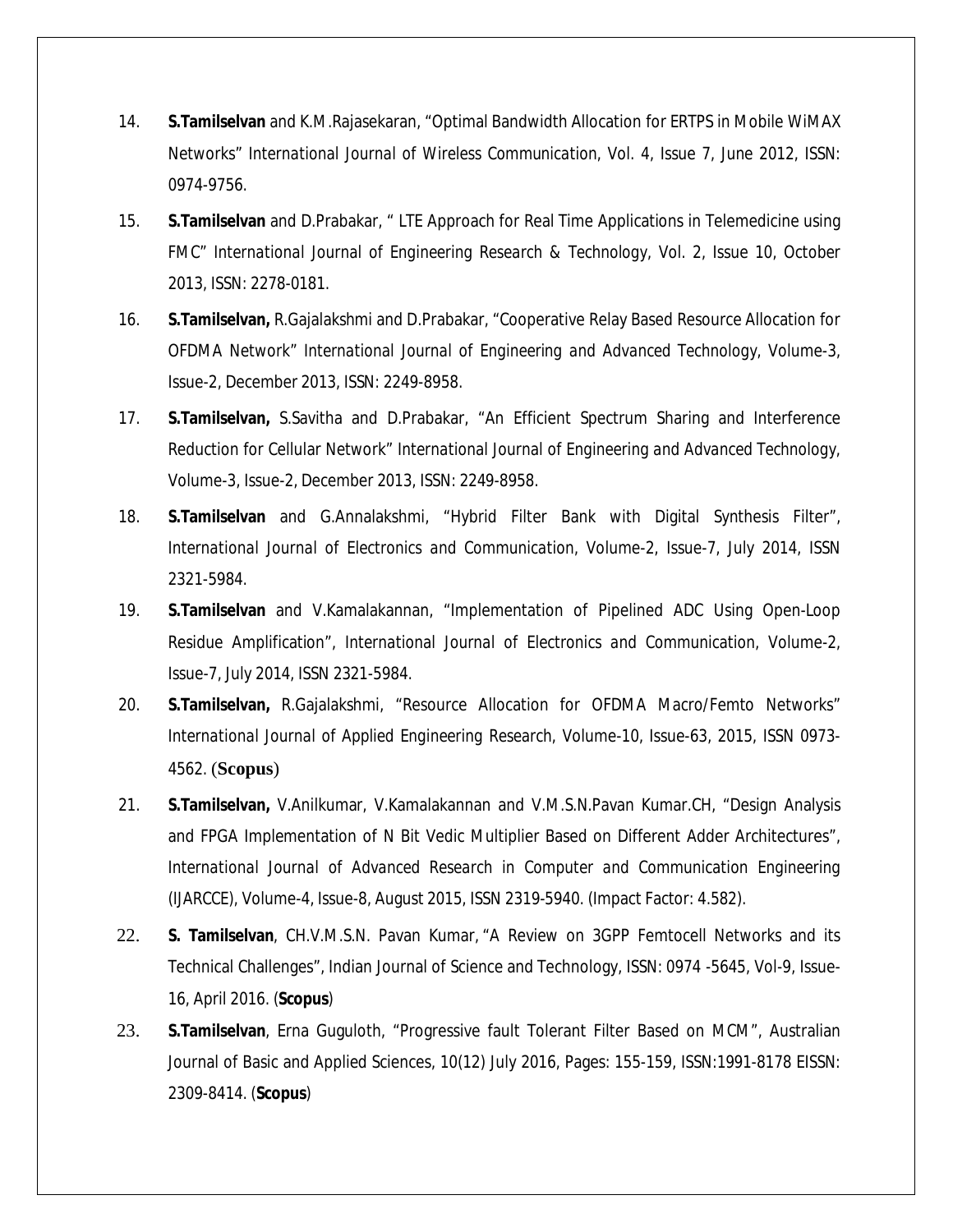# **Conferences**

- 1. **S.Tamilselvan,** K.Manivannan, T.G.Palanivelu, "Analysis Of Handoff Algorithms In CDMA Cellular System", **IET-UK** International conference on information and communication technology in electrical sciences (ICTES 2007) 20-22 Dec,2007 organised by Dr.M.G.R. University, Chennai.
- 2. **S.Tamilselvan,** K.Manivannan, "Analysis of Soft Handoff in Reverse Link for Coverage-Capacity Tradeoff in CDMA Cellular Systems", International conference on signal processing, communication, and networking (ICSCN 2008) 4-6 Jan, 2008 organised by Department of Electronics Engineering, Madras Institute of Technology, **Anna University**, Chennai.
- 3. **S.Tamilselvan,** A.Hemamalini and K.Manivannan, "Performance Analysis of Fast Handoff Algorithms Using Local Averaging Technique in Cellular Networks", The international conference on Distributed Frameworks & Applications 2008 (DfMa 2008), October 21-22, 2008 organised by Universiti sains Malaysia, Penang, **Malaysia**.
- 4. **S.Tamilselvan,** K.Manivannan, "Analysis of Soft handover Margin in Downlink WCDMA System", **TENCON 2008**, November 18-21, 2008 organised by **IEEE** Hyderabad section, University of Hyderabad, Hyderabad.
- 5. **S.Tamilselvan,** N. Thyagarajeswara Naidu and K.Manivannan, "Optimization of SHO Margin in WCDMA Network", **IEEE** INDICON 2008, IEEE conference & Exhibition on Control, Communication and Automation, 11-13 December, 2008 organised by IEEE Uttar Pradesh section, IEEE India Council & **IIT Kanpur**.
- 6. **S.Tamilselvan,** K.Manivannan, "An algorithm for coverage-capacity tradeoff from soft handoff in CDMA cellular systems",  $23<sup>rd</sup>$  National convention of electronics and telecommunication engineers and national seminar on "Future trends in electronics and telecommunication for sustainable development – vision 2020", organized by **The Institution of Engineers (India)**, Pune local centre on Oct 28-29, 2007.
- 7. **S.Tamilselvan,** K.Manivannan, "'Optimization of Power Control during Soft Handover in WCDMA Cellular Networks", '1st Workshop on Wireless Broadband Access for Communities and Rural Developing Regions - WIRELESS4D'08, December 11-12, 2008, Karlstad University, Sweden.
- 8. **S.Tamilselvan,** S.Vasanthakumar and G.Annalakshmi **"**An Envelope Digital Clipping for PMEPR Reduction in MC-CDMA systems," Second National Conference on Signal Processing, Communications and VLSI Design, May  $7<sup>th</sup>$  and  $8<sup>th</sup>$  2010, Anna University Coimbatore.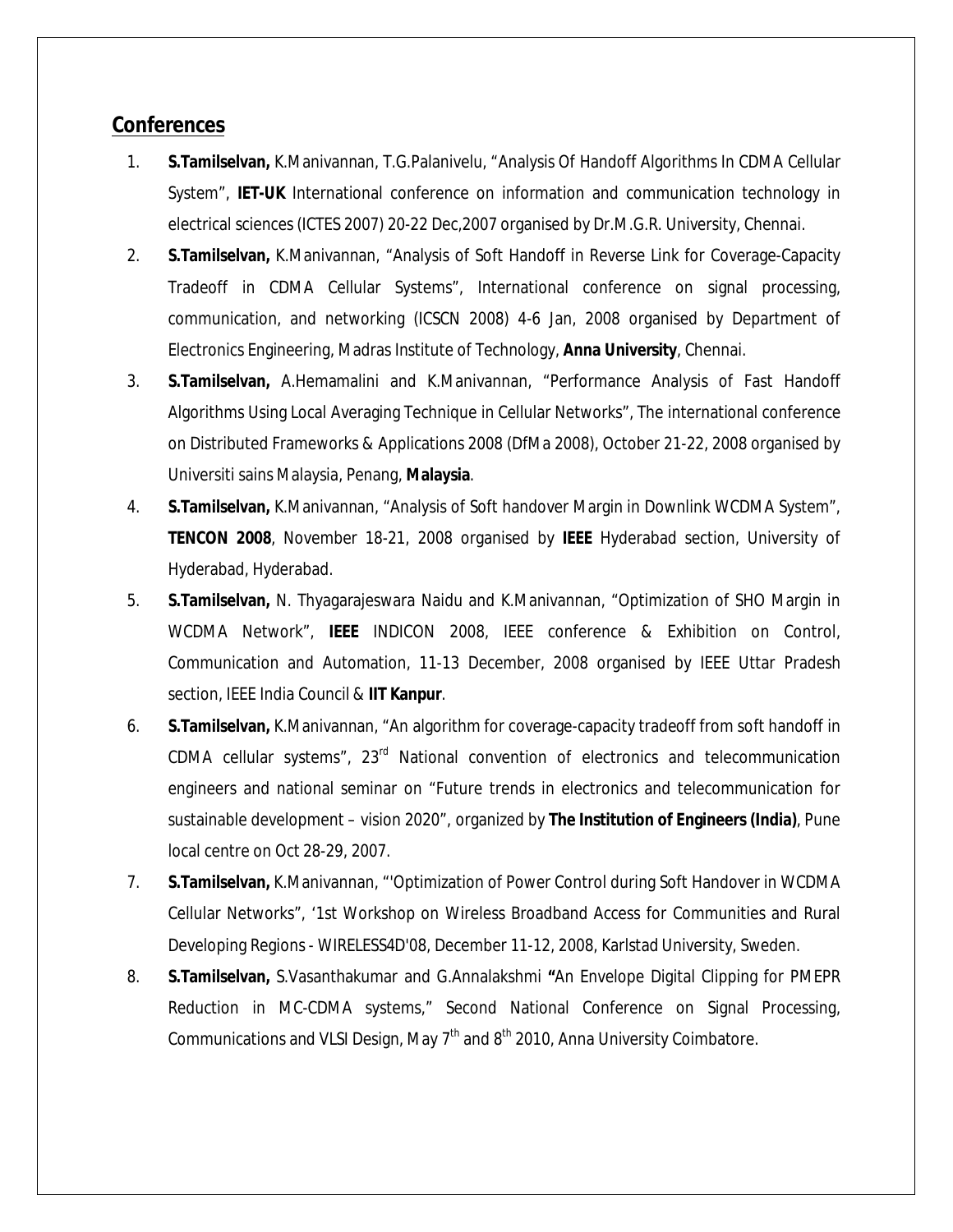- 9. **S.Tamilselvan,** and G.Annalakshmi "Hybrid Filter Bank with Digital Synthesis Filter," International Conference on Advances in Information, Communication Technology and VLSI Design, August  $6<sup>th</sup>$  and  $7<sup>th</sup>$  2010, PSG College of Technology.
- 10. **S.Tamilselvan,** A.Alexander, "Bandwidth Request-Allocation for ERTPS in Mobile WiMAX Networks," Proceedings of the International Conference on 4G Wireless Computer Networks, Kamban Engineering College, Tiruvannamalai, pp. 143-152, March 4<sup>th</sup> to 6<sup>th</sup> 2011.
- 11. **S.Tamilselvan,** C.Tamizhselvan, "IEEE 802.21 Media Independent Handover Mechanism for Heterogeneous Networks" AICTE Sponsored International Conference on Communication and Signal Processing*,* April 2012.
- 12. **S.Tamilselvan,** G.Senthamilselvan, "Investigation of Differential Feedback Rate for Time Correlated MIMO Transmission over Fading Channels" AICTE sponsored 1<sup>st</sup> National Conference on Green Technology Concepts for Bridging the Digital Divide using ICT, Green ICT 2013, pp.54- 59, July 2013.
- 13. **S.Tamilselvan,** S.Savitha, "Spectrum Utilization and Enhancement of Coverage for Device to Device Cellular Network" IEEE *International Conference on Computational Systems in*  Engineering and Technology (ICCSET) 2014, pp. 104-109, March  $7<sup>th</sup>$  and  $8<sup>th</sup>$  2014.
- 14. **S.Tamilselvan,** R.Gajalakshmi, "Resource Allocation for OFDMA Macro/Femto Networks" IEEE *International Conference on Computational Systems in Engineering and Technology (ICCSET)*  2014, pp. 165-170, March 7<sup>th</sup> and 8<sup>th</sup> 2014.
- 15. **S.Tamilselvan**, V.Kamalakannan, "Security enhancement of text message based on matrix approach using elliptic curve cryptosytem"  $2<sup>nd</sup>$  International Conference on Nanomaterials and Technologies, CNT'14, pp.42-43, October 2014.
- 16. **S.Tamilselvan**, D.Rahul Gandh,V.Kamalakannan and R.Balamurugan, "FPGA Implementation of Enhanced Key Expansion and Error Correction Algorithm for Advanced Encryption Standard", *IEEE International Conference on Contemporary Computing and Informatics*, 978-1-4799-6629- 5/14, pp.409-413, November 2014.
- 17. **S.Tamilselvan**, R.Balamurugan, V.Kamalakannan and D.Rahul Gandh "Enhancing Security in Text Messages Using Matrix based Mapping and ElGamal Method in Elliptic Curve Cryptography", *IEEE International Conference on Contemporary Computing and Informatics*, 978-1-4799-6629- 5/14, pp.103-106, November 2014.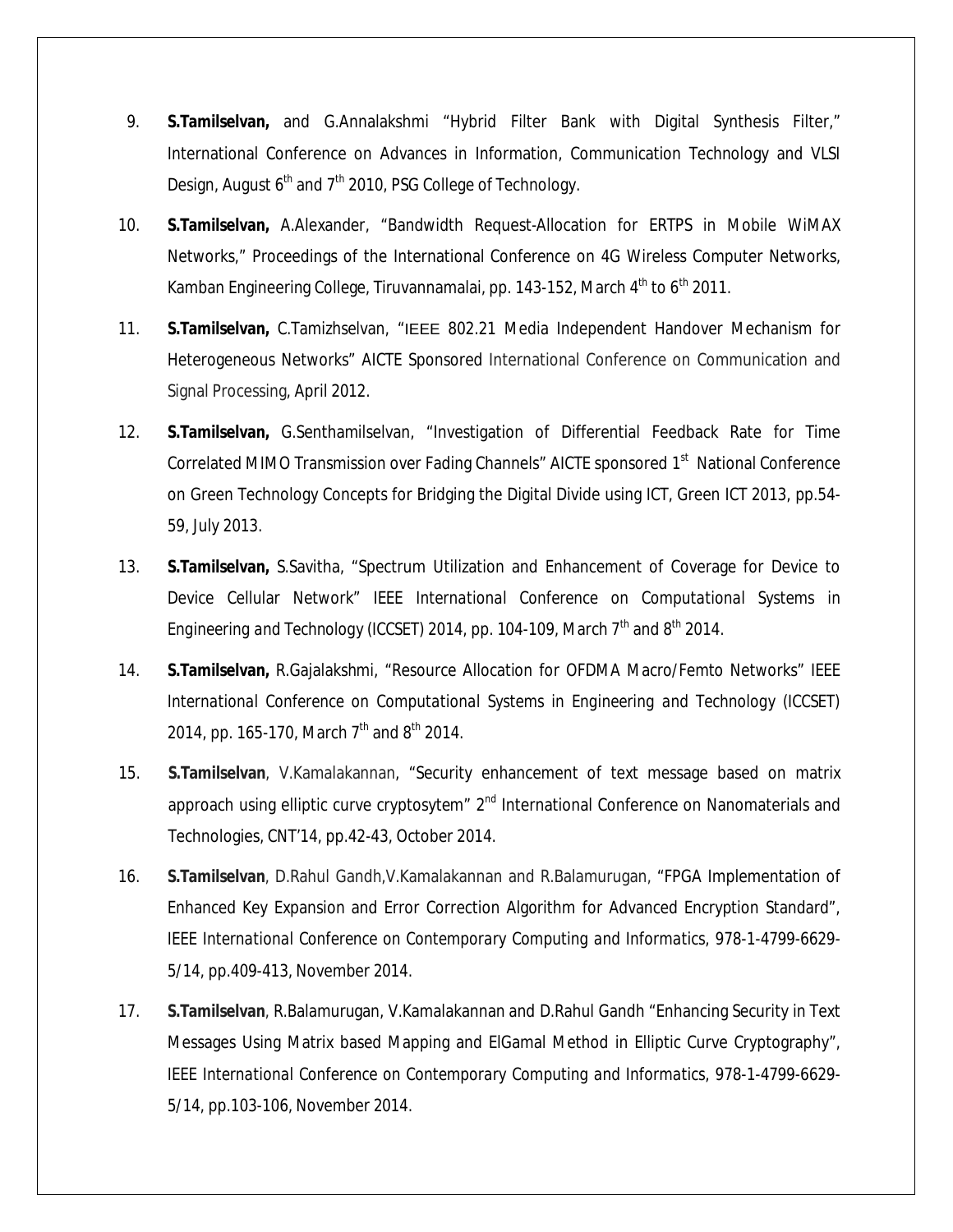- 18. **S.Tamilselvan,** V. Kamalkannan, "An Efficient cryptography protocol using matrix mapping technique", *IEEE International Conference on Communication and Signal Processing* Conducted by Department of ECE, Adiparasakthi Engineering College, Melmaruvathur, 2-4<sup>th</sup> of April, 2015.
- 19. **S.Tamilselvan,** Ch.V.M.S.N.Pavan Kumar, "A Review on 3GPP Femtocell Networks and its Challenges", *DRDO Sponsored International conference on Electrical, Electronics, Instrumentation and Computer Communication (EEICC-2015)* Conducted by Karpagam College of Engineering, Coimbatore, pp.265-271, 18& 19<sup>th</sup> of December, 2015.
- 20. **S.Tamilselvan,** Ch.V.M.S.N.Pavan Kumar, Prabagar S, "An effective cognitive spectrum sensing approach based on hidden markov model with state prediction", *DRDO Sponsored International conference on Electrical, Electronics, Instrumentation and Computer Communication (EEICC-2015)* Conducted by Karpagam College of Engineering, Coimbatore, pp.279-284, 18& 19th of December, 2015.
- 21. **S.Tamilselvan,** G.Dharanidharan, "Design and Implementation of Unmanned Vehicles for Unexplored Environment using Swarm Intelligence" *TEQIP Sponsored Conference on Instrumentation Systems, Measurement and Automation (CISMA-2015)* Conducted by Dept. of EIE, Pondicherry Engineering College, Puducherry, pp.67-72,  $7<sup>th</sup>$  &  $8<sup>th</sup>$  of January, 2016.
- 22. **S.Tamilselvan,** Ch.V.M.S.N.Pavan Kumar, S.Prabagar, "A Survey on Spectrum Sensing Techniques", *TEQIP Sponsored Conference on Instrumentation Systems, Measurement and Automation (CISMA-2015)* Conducted by Dept. of EIE, Pondicherry Engineering College, Puducherry, pp.85-90,  $7<sup>th</sup>$  &  $8<sup>th</sup>$  of January, 2016.
- 23. **Tamilselvan.S**, Ch.V.M.S.N.Pavan Kumar, Prabhakaran P, "Efficient Interference Mitigation in Femtocell Networks", TEQIP Sponsored International Conference on Communication and Security (ICCS-2016) Conducted by Dept. of ECE, Pondicherry Engineering College, Puducherry on  $17^{\text{th}}$  -19<sup>th</sup> March, 2016.
- 24. **S.Tamilselvan**, Yazhinian S, "Thermal analysid in 3D for random heat flux", TEQIP Sponsored International Conference on Communication and Security (ICCS-2016) Conducted by Dept. of ECE, Pondicherry Engineering College, Puducherry on  $17<sup>th</sup>$ -19<sup>th</sup> March, 2016.
- 25. **S.Tamilselvan**, Erna Guguloth, "Progressive fault Tolerant Filter Based on MCM", TEQIP Sponsored International Conference on Communication and Security (ICCS-2016) Conducted by Dept. of ECE, Pondicherry Engineering College, Puducherry on 17<sup>th</sup> -19<sup>th</sup> March, 2016.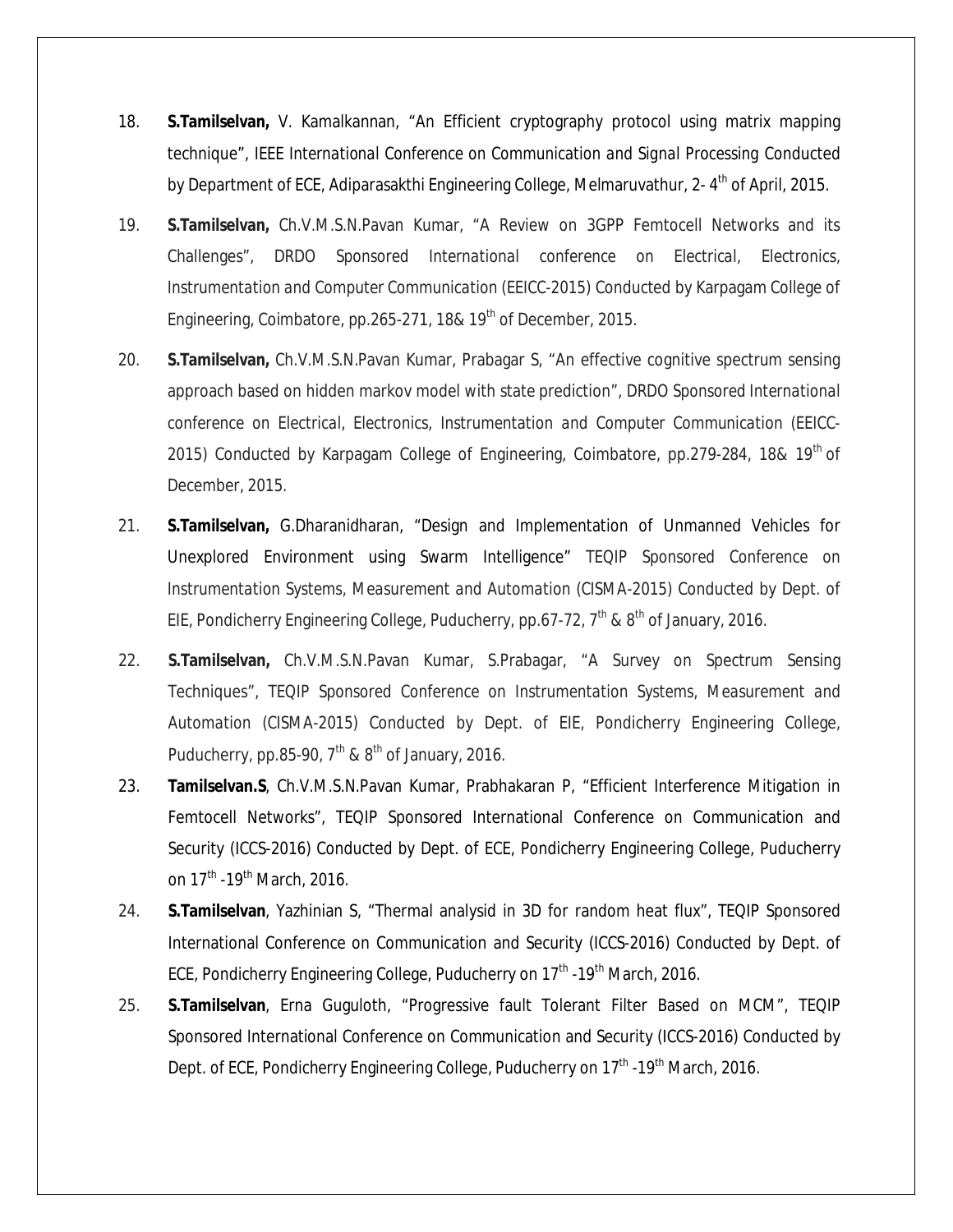26. **S.Tamilselvan**, KamalakannanVenkataraman, "Implementation Menezes Vanstone Elliptical Curve Cryptography Algorithm Using Matrix Mapping Method", TEQIP Sponsored International Conference on Communication and Security (ICCS-2016) Conducted by Dept. of ECE, Pondicherry Engineering College, Puducherry on 17<sup>th</sup> -19<sup>th</sup> March, 2016.

## **6. Courses Attended ( STTPs, FDPs, Workshop, Training etc.,)**

- i. AICTE/ ISTE short term training programme (STTP) on "Wired and Wireless Computer Communication", organized by PSG College of Technology, Coimbatore, November 10- 23, 2002.
- ii. One day workshop on "Wireless Communication", organized by Bharat Sanchar Nigam Limited (BSNL), Chennai and Industry Institute Partnership Cell (IIPC), Pondicherry Engineering College on  $28<sup>th</sup>$  March 2003.
- iii. "Techno Vision 2003", two day Technical Seminar cum Exhibition organized by Computer India, on  $11^{th}$  &  $12^{th}$  July 2003 at Coimbatore.
- iv. 83<sup>rd</sup> UGC sponsored orientation course from June 1-28, 2006 organized by Pondicherry University, Pondicherry.
- v. AICTE/ ISTE short term training programme (STTP) on "Emerging Trends in Embedded & Wireless Technology", organized by Mailam Engineering College, Mailam, March 19- 23, 2007.
- vi. ISTE short term training programme (STTP) on "Recent Trends in Process Automation", organized by Pondicherry Engineering College, Pondicherry,  $30<sup>th</sup>$  April to  $13<sup>th</sup>$  May 2007.
- vii. TCS sponsored Faculty Development Program (FDP) on "Information Security" organized by Pondicherry Engineering College, Pondicherry on 31<sup>st</sup> August and 1<sup>st</sup> September 2007.
- viii. AICTE sponsored two weeks Staff Development Programme (SDP) on "Smart Operation and Control of Electrical Machines and Power Systems", organized by Pondicherry Engineering College, Pondicherry fromJune 2-12, 2010.
- ix. ISTEsponsored two weeks short term training programme (STTP) on "Nano Engineering Materials", organized by Pondicherry Engineering College, Pondicherry fromDecember 13-23, 2010
- x. AICTE sponsored one week Staff Development Programme (SDP) on "Computational Intelligence to Power System Analysis, Control and Optimization", organized by Pondicherry Engineering College, Pondicherry from June 6-10, 2011.
- xi. Department of Information Technology (DIT) NewDelhi sponsored one weekStaff Development Programme (SDP) on "Recent Trends in Cloud Security" organized by Pondicherry Engineering College, Pondicherry from March 26-30, 2012.
- xii. AICTE sponsored two weeks Staff Development Programme (SDP) on "Design of Embedded Systems-Issues & Challenges", organized by Pondicherry Engineering College, Pondicherry fromApril 16-27, 2012.
- xiii. TEQIP sponsored one week Faculty Development Programme (FDP) on "Emphasis on Smart Operation & Control of Power Markets Using Power Electronic Components"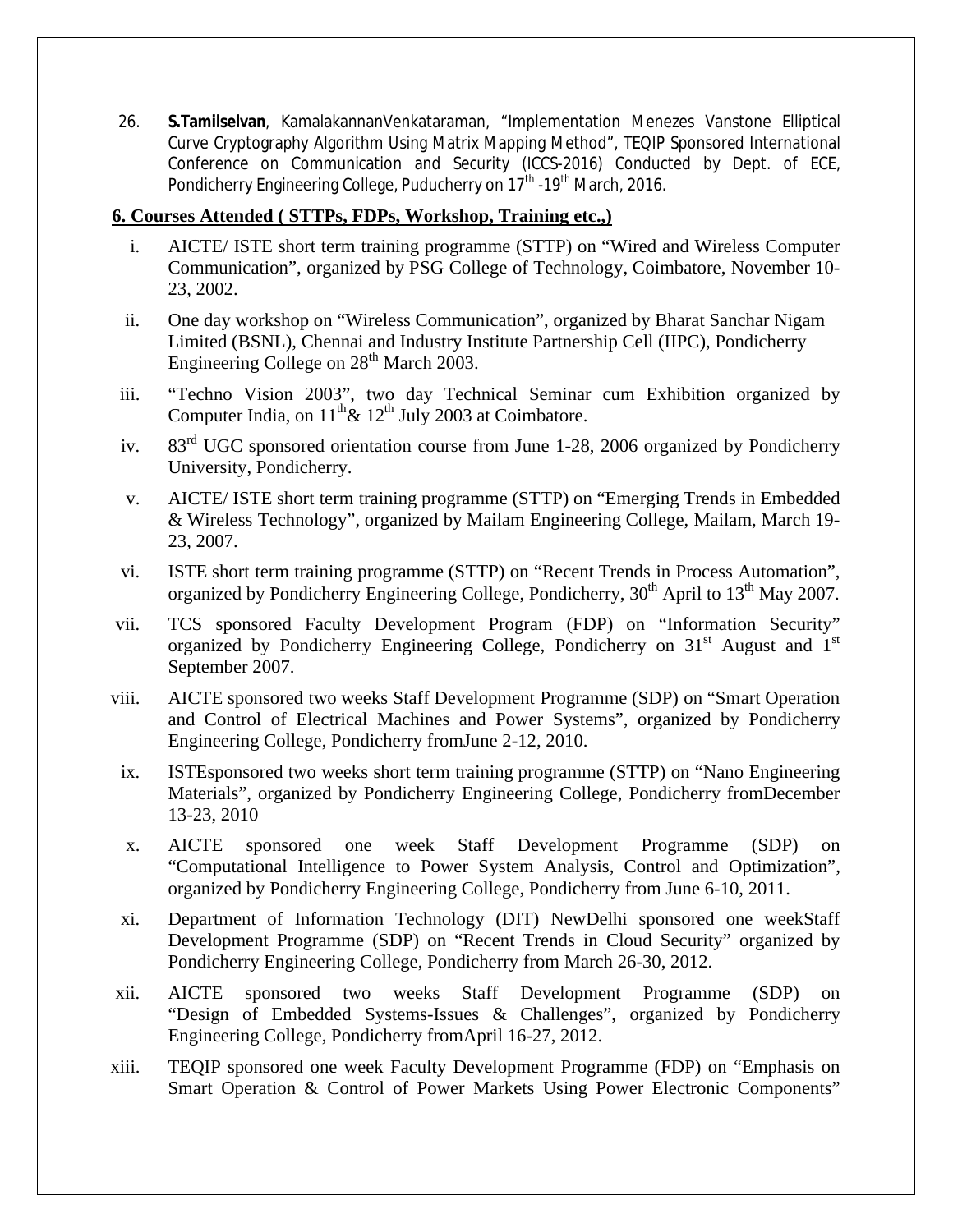organized by Department of EEE, Pondicherry Engineering College, Pondicherry from November 19-23, 2012.

- xiv. TEQIP sponsored one week Faculty Development Programme (FDP) on "RecentAdvances in Green Engineering" organized by Department of ECE, Pondicherry Engineering College, Pondicherry from December 03-07, 2012.
- xv. TEQIP sponsored one week Faculty Development Programme (FDP) on "RecentTrends in Measurement and Automation" organized by Department of EIE, Pondicherry Engineering College, Pondicherry from December 10-14, 2012.
- xvi. AICTE sponsored two weeks Staff Development Programme (SDP) on "Security in Wireless Heterogeneous Networks-Issues & Challenges", organized by Pondicherry Engineering College, Pondicherry from April 15-26, 2013.
- xvii. TEQIP sponsored one week Faculty Development Programme (FDP) on "Wireless Sensor Networks-Issues and Challenges" organized by Department of ECE, Pondicherry Engineering College, Pondicherry from November 11-15, 2013.
- xviii. TEQIP sponsored one week Short Term Training Programme (STTP)on "Advances in Chemical, Biochemical and Environmental Engineering" organized by Department of Chemical Engineering, Pondicherry Engineering College, Pondicherry from December 02-06, 2013.
- xix. WIPRO sponsored Engineering Faculty Workshop (MISSION10X) conducted at Pondicherry Engineering College, Puducherry from  $23<sup>rd</sup>$  to  $25<sup>th</sup>$  January 2014.
- xx. Ministry of Micro, Small and Medium Enterprises (MSME), Government of India sponsored one week training program on "Training of Trainers in Entrepreneurship Development (ToTED) organised by National Institute of Micro, Small and Medium Enterprises (MSME), Hyderabad from May 05-09, 2014.
- xxi. Ministry of Human Resource Development, Government of India sponsored one day awareness programme on " NMEICT products for Teaching" organised by National Institute of Technical Teachers Training and Research, Chennai in association with Pondicherry Engineering College, Pondicherry on 21<sup>st</sup> August 2014.
- xxii. A one week faculty development program on "Interactive System Design using LabVIEW" organised by **Puducherry e-Governance Society**, a Govt. of Puducherry undertaking under the Directorate of Information Technology, Puducherry and conducted by NIELIT Chennai, at Pondicherry Engineering College, Puducherry during 19<sup>th</sup> to 23<sup>rd</sup> January 2015.
- xxiii. AICTE sponsored one week short term course on "Integrated Power Electronic Converters and Digital Control Techniques", under **QIP** scheme organized by Department of EEE, Pondicherry Engineering College, Pondicherry from February 16-20, 2015.
- xxiv. AICTE sponsored one week short term course on "Automata Theory and Compiler Design", under **QIP** scheme organized by Department of CSE, Pondicherry Engineering College, Pondicherry from February 23-27, 2015.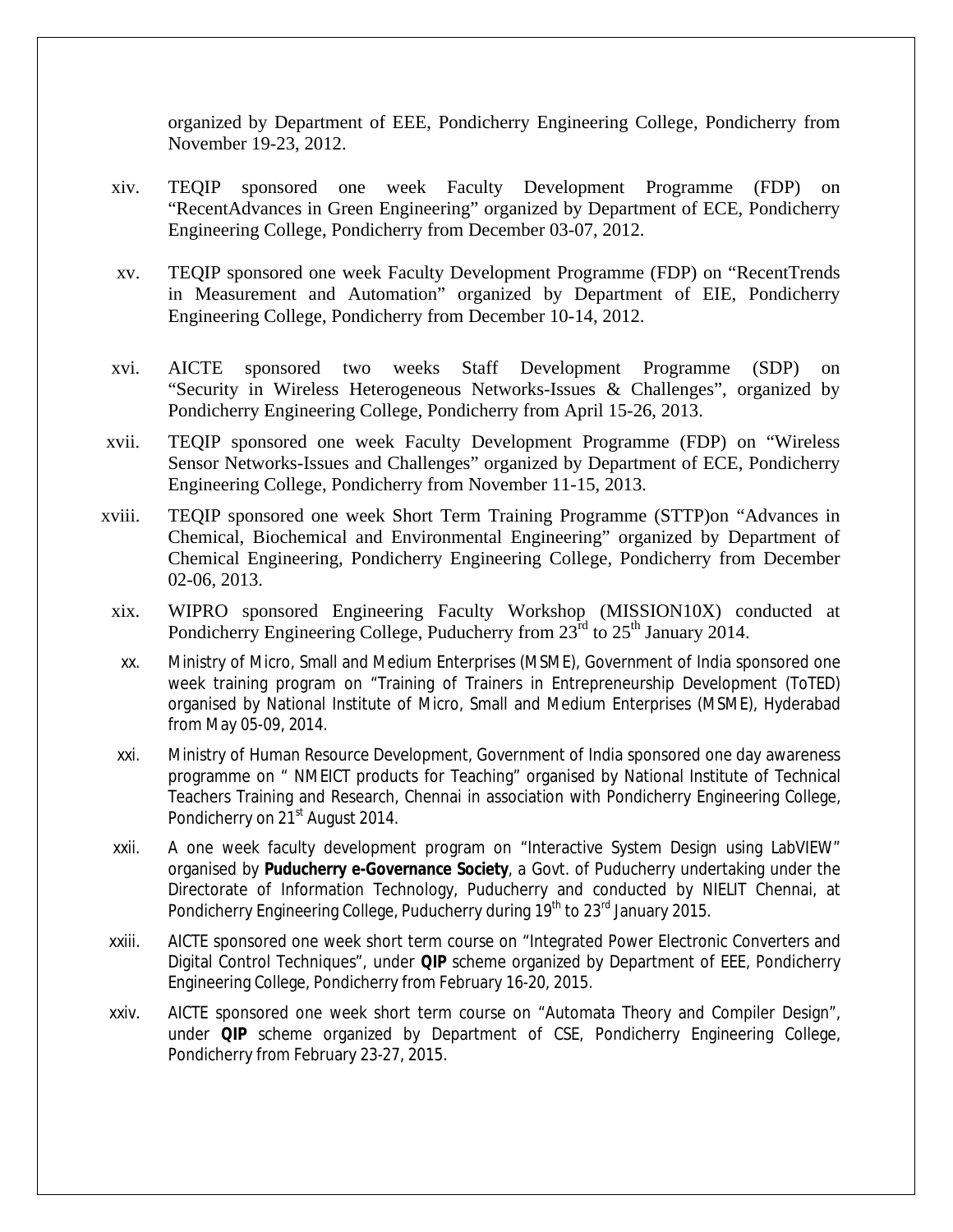- xxv. AICTE sponsored one week short term course on "Emerging Trends in VLSI for Communication", under **QIP** scheme organized by Department of ECE, Pondicherry Engineering College, Pondicherry from March 02-06, 2015.
- xxvi. Two days hands-on training program on "TMS320C6745 Digital Signal Processor" organized by Department of ECE, Pondicherry Engineering College in collaboration with **Pantech Solutions**, Chennai During  $27<sup>th</sup>$  &  $28<sup>th</sup>$  April 2015.
- xxvii. **RUSA** sponsored workshop on "Academic Leadership Programme (Counselling)" at Pondicherry Engineering College on 21<sup>st</sup> September 2015.
- xxviii. Eight days Faculty Development Program on "VLSI Design using NI Hardware and Software" organised by **Puducherry e-Governance Society**, a Govt. of Puducherry undertaking under the Directorate of Information Technology, Puducherry and conducted by ICT Training Academy at Pondicherry Engineering College, Puducherry from 22<sup>nd</sup> September to 1<sup>st</sup> October 2015.
- xxix. Six days short term training program on "Recent Trends in Optimization Techniques and Applications" organized by Department of CSE, Pondicherry Engineering College from  $4<sup>th</sup>$  to  $9<sup>th</sup>$ January 2016.
- xxx. TEQIP sponsored one week Short Term Training Programme (STTP) on "Emerging Trends in Pervasive & Mobile Computing" organized by Department of Information Technology, Pondicherry Engineering College, Pondicherry from April 28<sup>th</sup> -04<sup>th</sup> May, 2016.
- 7. Expert Lectures delivered :
	- i. "Green Wired and Wireless Communication", delivered to Engg. College teachers in **TEQIP** sponsored FDP on, "Recent Advances in Green Engineering" organized by Department of ECE, Pondicherry Engineering College, on  $4<sup>th</sup>$  December 2012.
	- ii. "Recent Advances in Electronics", delivered to Engg. College students organized by Department of ECE, SriManakula Vinayagar Engineering College, on  $5<sup>th</sup>$  March 2013.
	- iii. "Mobile Processors", delivered to Engg. College teachers in **ISTE-SRM**  sponsored STTP on, "Recent Advances in Microelectronics for Wireless Communication" organized by Department of ECE, Pondicherry Engineering College, on  $11<sup>th</sup>$  May 2013.
	- iv. "Mobile Processors", delivered to Engg. College teachers in **ISTE-SRM**  sponsored STTP on, "Recent Advances in Microelectronics for Wireless Communication" organized by Department of ECE, Pondicherry Engineering College, on  $11<sup>th</sup>$  May 2013.
	- v. Delivered a lecture on "Laboratory Practices", for engineering students organized by Department of ECE, Pondicherry Engineering College, on 10<sup>th</sup> July 2013.
	- vi. "BJT Amplifiers", delivered to Engg. College teachers in Dhanalakshmi College of Engineering, Chennai organized by Department of ECE, on 17<sup>th</sup> June 2014.
	- vii. Delivered a lecture on "Laboratory Practices", for engineering students organized by Department of ECE, Pondicherry Engineering College, on  $7<sup>th</sup>$  July 2014.
	- viii. Delivered a lecture on "Laboratory Practices", for engineering students organized by Department of ECE, Pondicherry Engineering College, on  $9<sup>th</sup>$  July 2015.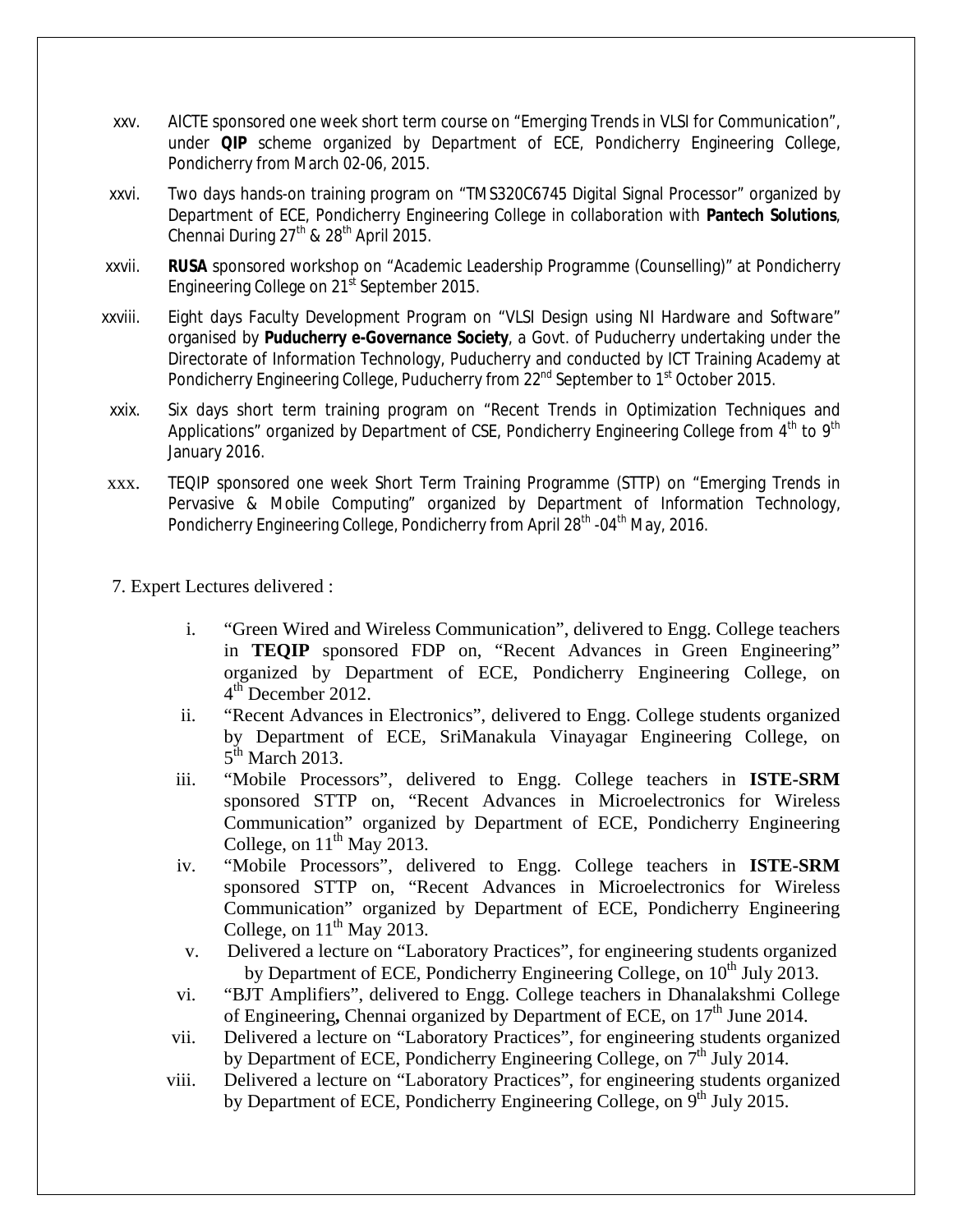8. Area of Specialization : i) Wireless Communication and Networks ii) VLSI Design iii) Solid State Devices

9. Membership with professional bodies: ISTE ( ID: LM 91154) IAENG SDIWC

10.Courses/ Conferences/workshop/ seminars organized:

- i. Organized two days workshop on "Laboratory Practices", for Engineering students from July 06-07, 2012.
- ii. Organized a technical panel discussion sponsored by VSNL in the Department of ECE, Pondicherry Engineering College on February 19-20, 2012.
- iii. Organized TEQIP sponsored one week Faculty Development program (FDP) on "Recent Advances in Green Engineering" for Engineering College Teachers, Industry Professionals and Polytechnic College Teachers from December 03-07, 2012.
- iv. Organized one day workshop on "Laboratory Instrument Service and Handling", for Technical staff on January  $22^{\text{nd}}$  2013.
- v. Organized ISTE-SRM sponsored one week Short Term Training program (STTP) on "Microelectronics for Wireless Communication" for Engineering College Teachers, Industry Professionals and Polytechnic College Teachers from May 06-11, 2013.
- vi. Organized a technical symposium cum yearly magazine and DVD release of ENCINFO 2013, Department of ECE, Pondicherry Engineering College from February 19-20, 2013.
- vii. Organized one day workshop on "Laboratory Practices", for engineering students on  $10<sup>th</sup>$ July, 2013.
- viii. Organized one day workshop on "Laboratory Practices", for engineering students on  $10^{th}$ July, 2013.
- ix. Organized and coordinated two day workshop on "Cloud Computing" conducted by i3indya Technologies, for engineering students on  $6<sup>th</sup>$  and  $7<sup>th</sup>$  February 2014.
- x. Organized one day workshop on "Laboratory Practices", for engineering students on  $7<sup>th</sup>$ July, 2014.
- xi. Organized one day workshop on "Laboratory Practices", for engineering students on 9<sup>th</sup> July, 2015.
- xii. Serves as a Jury for the event "Instrumental Music- solo and group" organised by cultural club of Pondicherry Engineering College on  $11<sup>th</sup>$  Feb., 2016.
- xiii. Organized Two day workshop on "Internet of Things", Conducted by Dept. of ECE, Pondicherry Engineering College, Puducherry on  $12^{th}$  &  $13^{th}$  Feb., 2016.
- xiv. Organized Two day workshop on "Placements Activities", Conducted by Dept. of ECE, Pondicherry Engineering College, Puducherry on  $13^{th}$  &  $14^{th}$  Feb., 2016.